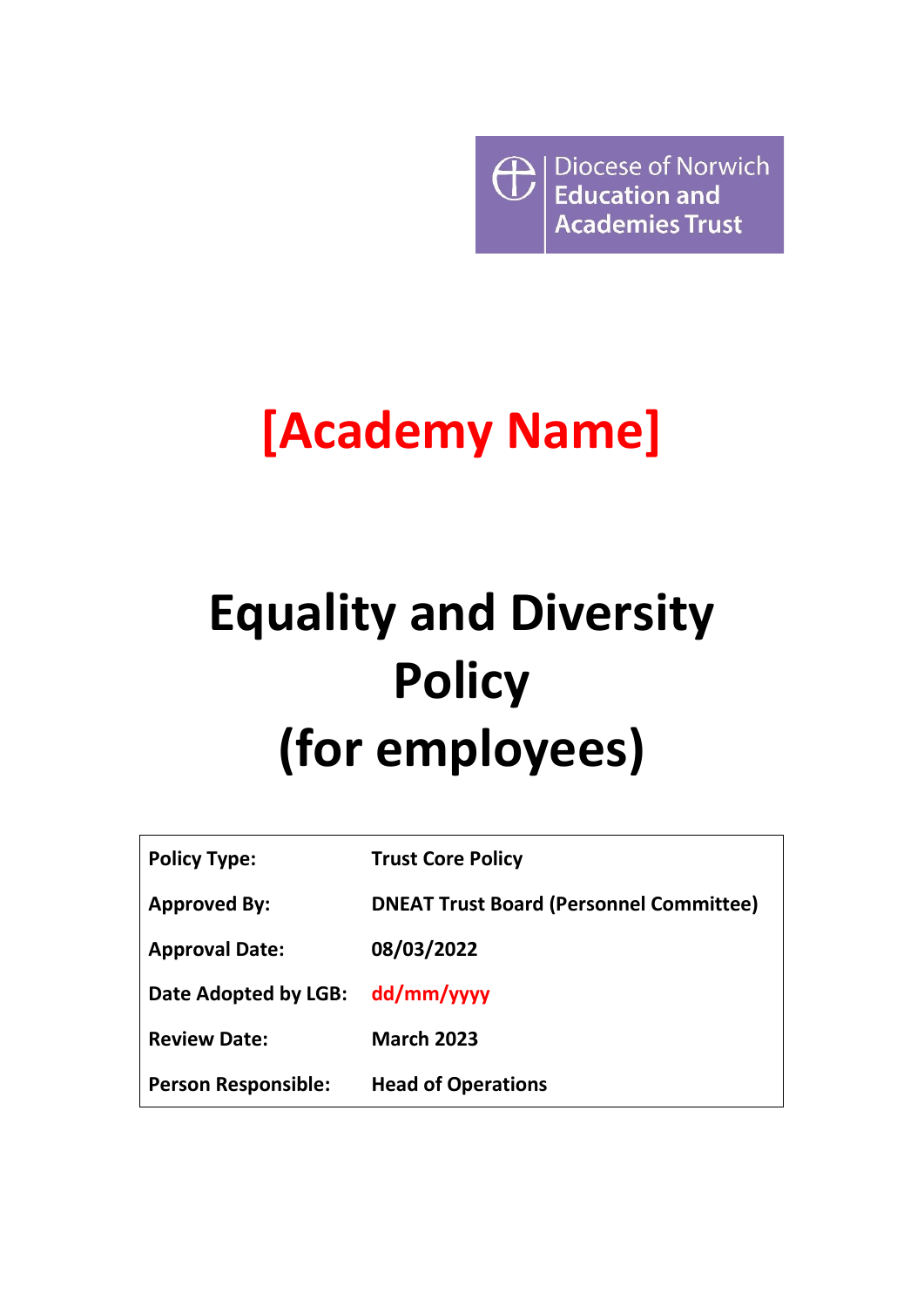### **Summary of Changes**

The model policy has been revised to reflect these changes to the statutory guidance as outlined below.

| Page<br>Ref. | <b>Section</b>                                 | <b>Amendment</b>                                       | Date of<br>Change |
|--------------|------------------------------------------------|--------------------------------------------------------|-------------------|
| 5.3<br>5     |                                                |                                                        | Feb               |
|              | Updated description of indirect discrimination | 2021                                                   |                   |
| 5<br>6       |                                                | Updated Recruitment and Selection section in line with | Feb               |
|              |                                                | current legislation                                    | 2021              |
|              |                                                | Reviewed, no changes                                   | Feb               |
|              |                                                |                                                        | 2022              |
|              |                                                |                                                        |                   |
|              |                                                |                                                        |                   |
|              |                                                |                                                        |                   |
|              |                                                |                                                        |                   |
|              |                                                |                                                        |                   |
|              |                                                |                                                        |                   |
|              |                                                |                                                        |                   |
|              |                                                |                                                        |                   |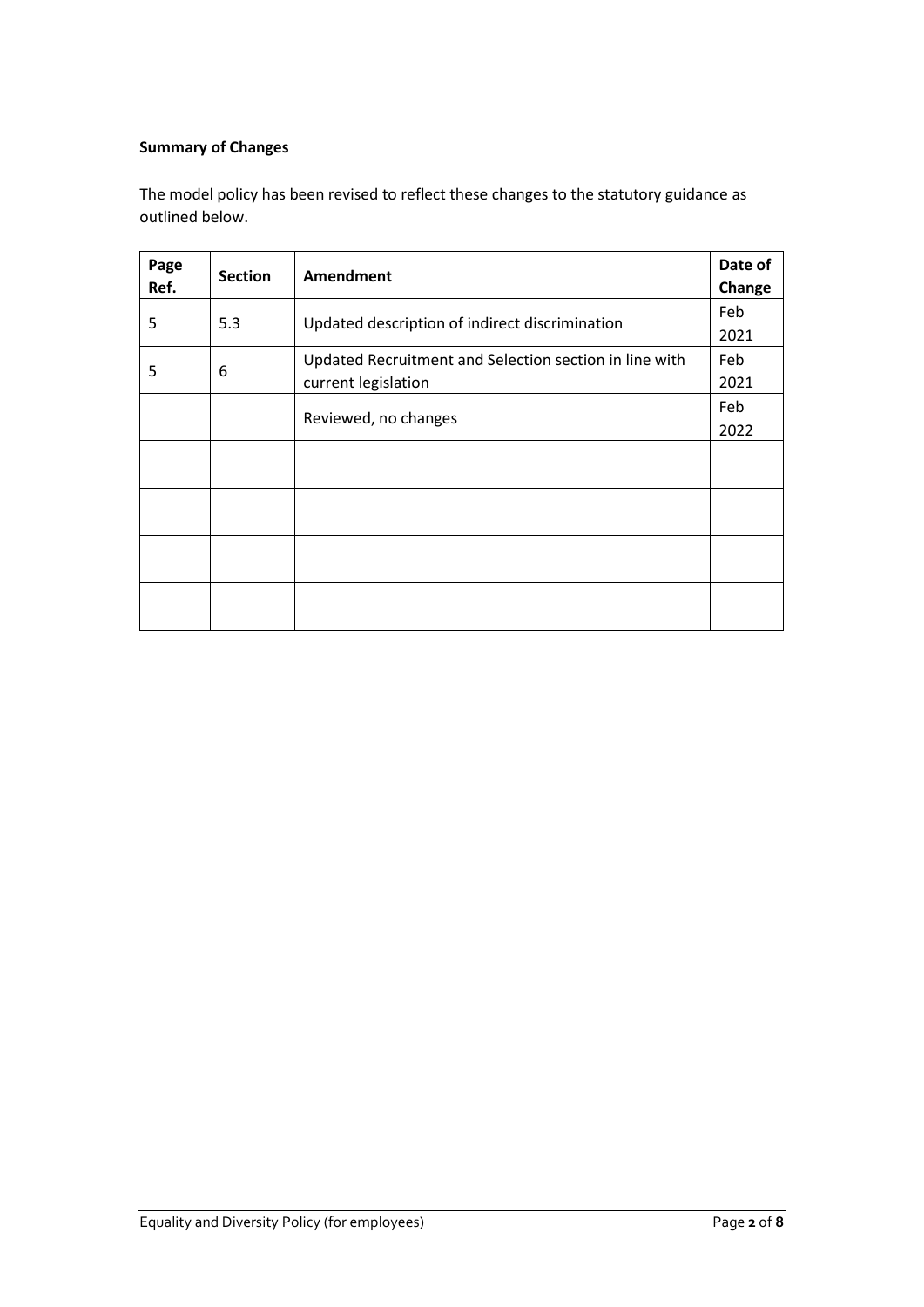#### **Roles and Accountabilities**

The Diocese of Norwich Education and Academies Trust (DNEAT) is accountable for all policies across its Academies. All policies whether relating to an individual academy or the whole Trust will be written and implemented in line with our ethos and values as articulated in our prospectus. We are committed to the provision of high quality education in the context of the Christian values of service, thankfulness and humility where individuals are valued, aspirations are high, hope is nurtured and talents released.

A Scheme of Delegation for each academy sets out the responsibilities of the Local Governing Body and Principal / Head Teacher. The Principal / Head Teacher of each academy is responsible for the implementation of all policies of the Academy Trust.

All employees of the Academy Trust are subject to the Trust's policies.

#### **Context**

This plan seeks to address the statutory requirements of the Equality Act 2010 (which replaces the Disability Discrimination Act 1995)

#### **1. Policy**

1.1 The Trust Board and Local Governing Body of each DNEAT academy is committed to promoting equality of opportunity for all staff and job applicants. We aim to create a supportive and inclusive working environment in which all individuals are able to make best use of their skills, free from discrimination or harassment, and in which all decisions are based on merit.

1.2 We do not discriminate against staff on the basis of age; race; sex; disability; sexual orientation; gender reassignment; marriage and civil partnership; pregnancy and maternity; religion, faith or belief. (Equality Act 2010 protected characteristics). The principles of non-discrimination and equality of opportunity also apply to the way in which staff and Governors treat visitors, volunteers, contractors and former staff members.

1.3 All staff have a duty to act in accordance with this policy and treat colleagues with dignity at all times, and not to discriminate against or harass other members of staff, regardless of their status. [Your attention is drawn to our separate Bullying and Harassment policy.]

1.4 This policy has been agreed following consultation with the DNEAT Joint Consultative Committee of Trade unions.

1.5 The DNEAT Statement under Public Sector Equality Duty is attached as part of the Equality and Diversity Trust Core Policy

1.6 This policy does not form part of any employee's contract of employment and may be amended at any time.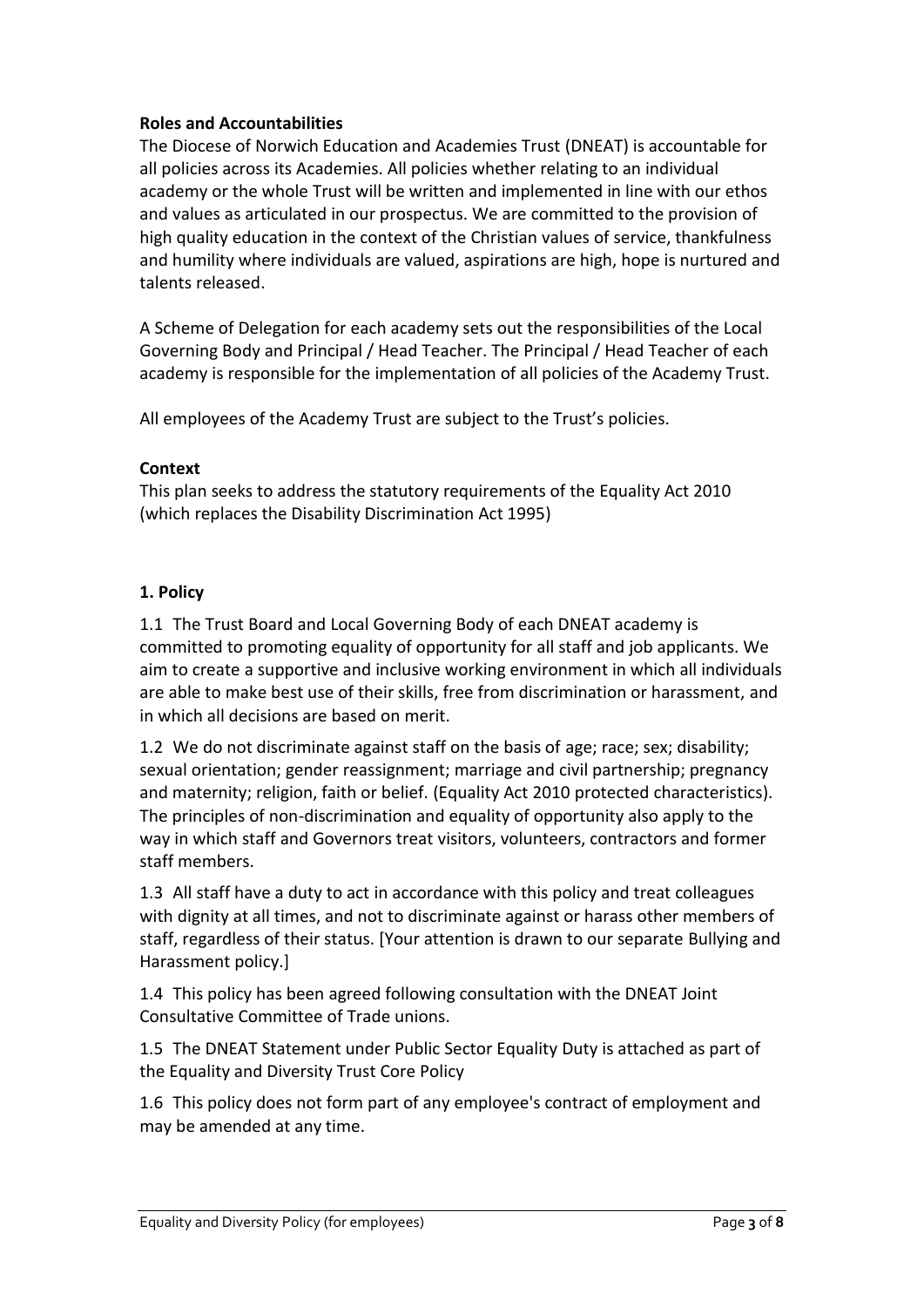# **2. Who is covered by the policy?**

2.1 This policy covers all individuals working at all levels and grades, including senior managers, employees, trainees, part-time and fixed-term employees, volunteers, casual workers, agency staff and governors (collectively referred to as **staff** in this policy).

### **3. Who is responsible for this policy?**

3.1 The Trust Board, through its Personnel Committee has ultimate responsibility for this Policy and for ensuring compliance with discrimination law.

3.2 The Local Governing Body has responsibility for the effective implementation of this policy and the Senior Manager with responsibility for equalities issues has overall responsibility for the effective operation of this policy and for ensuring compliance with discrimination law. The Ethos Committee is responsible for monitoring the implementation of this policy [and reporting on the progress made in achieving targets set by the Local Governing Body]. Day-to-day operational responsibility [including regular review of this policy,] has been delegated to the Headteacher / Principal.

All members of the senior leadership team must set an appropriate standard of behaviour, lead by example and ensure that those they manage adhere to the policy and promote our aims and objectives with regard to equal opportunities. Managers will be given appropriate training on equal opportunities awareness and equal opportunities recruitment and selection best practice. [NAME OF SENIOR MANAGER] has overall responsibility for equal opportunities training. All members of staff are personally responsible for ensuring that they adhere to the policy and promote our aims and objectives with regard to equal opportunities. In certain circumstances, the Local Governing Body could be held to be vicariously liable for actions of their staff. Staff should be aware that they may be personally liable if they are found to have discriminated against another person whilst in School or on School-related business.

3.3 If you are involved in management or recruitment, or if you have any questions about the content or application of this policy, you should contact [NAME OR POSITION] [to request training or further information].

# **4. Scope and purpose of the policy**

4.1 This policy applies to all aspects of our relationship with staff and to relations between staff members at all levels. This includes job advertisements, recruitment and selection, training and development, opportunities for promotion, conditions of service, pay and benefits, conduct at work, disciplinary and grievance procedures, and termination of employment.

4.2 We will take appropriate steps to accommodate the requirements of different religions, cultures, and domestic responsibilities. Please see the list of linked policies for specific information on our approach to these issues which can be found at the end of this policy.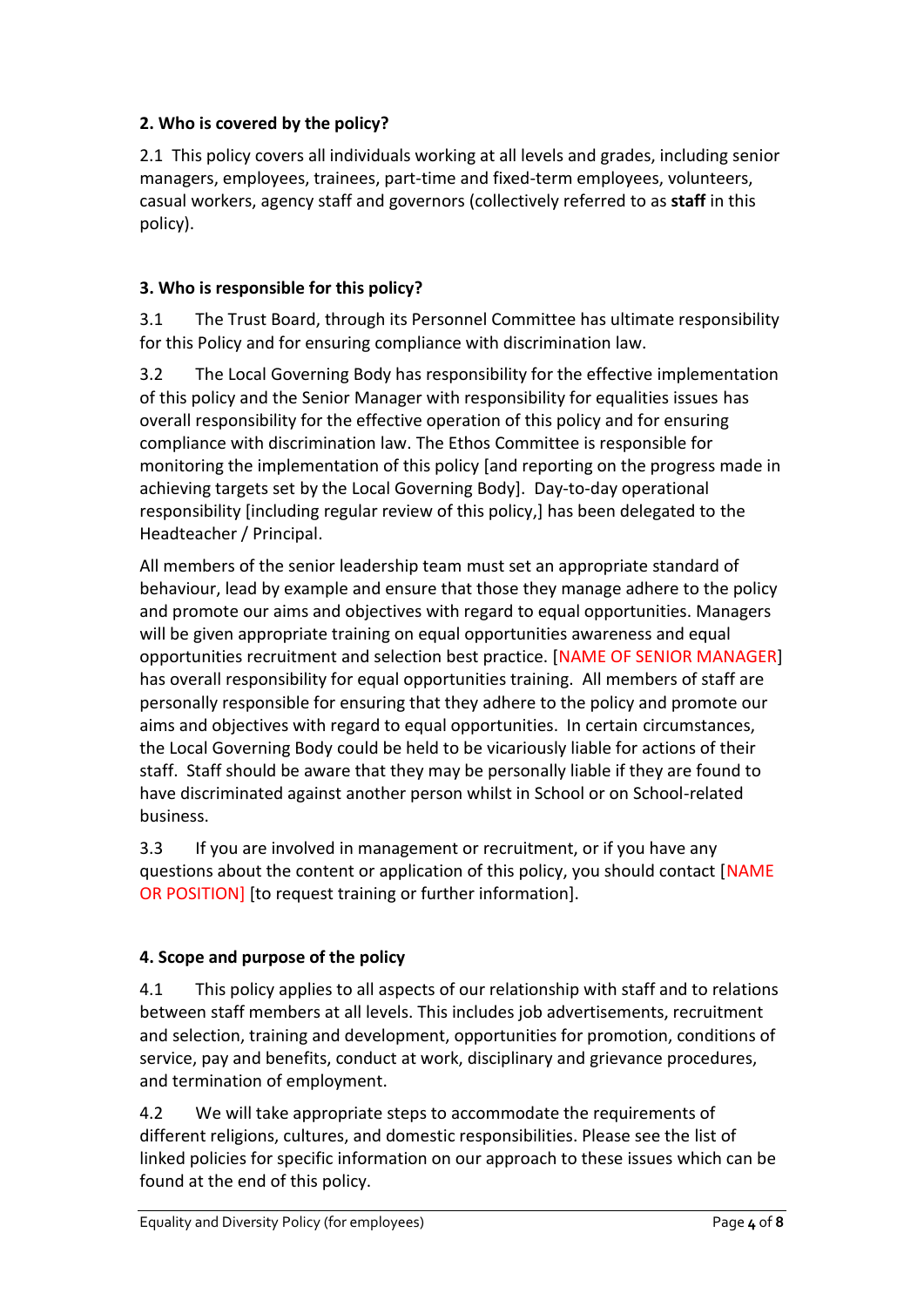# **5. Forms of discrimination**

5.1 Discrimination by or against an employee is generally prohibited unless there is a specific legal exemption. Discrimination may be direct or indirect and it may occur intentionally or unintentionally.

5.2 Direct discrimination occurs where someone is treated less favourably because of one or more of the protected characteristics set out above. For example, rejecting an applicant on the grounds of their race because they would not "fit in" would be direct discrimination.

5.3 Indirect discrimination occurs where someone is disadvantaged by an unjustified provision, criteria or practice that also puts other people with the same protected characteristic at a particular disadvantage. For example, a requirement to work full time puts women at a particular disadvantage because they generally have greater childcare commitments than men. Such a requirement will need to be objectively justified.

5.4 Harassment related to any of the protected characteristics is prohibited. Harassment is unwanted conduct that has the purpose or effect of violating someone's dignity, or creating an intimidating, hostile, degrading, humiliating, peer on peer abuse or offensive environment for them. Harassment is dealt with further in our Staff Bullying and Harassment Policy.

5.5 Victimisation is also prohibited. This is less favourable treatment of someone who has complained or given information about discrimination or harassment, or supported someone else's complaint.

#### **6. Recruitment and Selection**

6.1 We aim to ensure that no job applicant suffers discrimination because of any of the protected characteristics above. Our recruitment procedures are reviewed regularly to ensure that individuals are treated on the basis of their relevant merits and abilities. Job selection criteria are regularly reviewed to ensure that they are relevant to the job and are not disproportionate. Short listing of applicants will be done by more than one person wherever possible.

6.2 Job advertisements will avoid stereotyping or using wording that may discourage groups with a particular protected characteristic from applying. We take steps to ensure that our vacancies are advertised to a diverse labour market.

6.3 Applicants will not be asked about health or disability before a job offer made. There are limited exceptions which will only be used with the Trust HR provider approval. For example

• Questions necessary to establish if an applicant can perform an intrinsic part of the job (subject to any reasonable adjustments).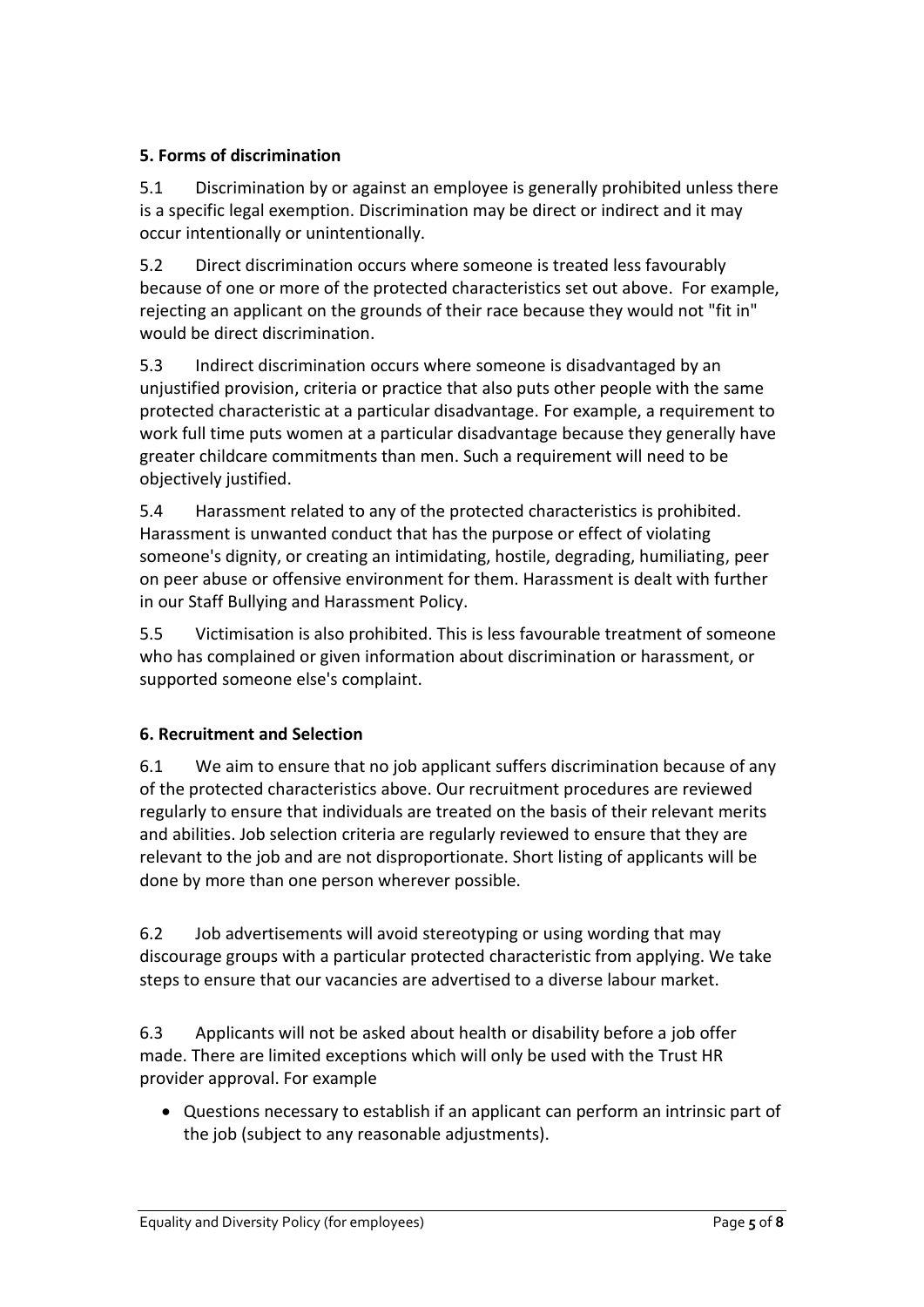- Questions to establish if an applicant is fit to attend an assessment or any reasonable adjustments that may be needed at interview or assessment.
- Positive action to recruit disabled persons.
- Equal opportunities monitoring (which will not form part of the decisionmaking process).

6.4 Applicants will not be asked about past or current pregnancy or future intentions related to pregnancy. Applicants will not be asked about matters concerning age, race, religion or belief, sexual orientation, or gender reassignment without the approval of the Trust HR provider(who will first consider whether such matters are relevant and may lawfully be taken into account).

6.5 We are required by law to ensure that all staff are entitled to work in the UK. Assumptions about immigration status will not be made based on appearance or apparent nationality. All prospective employees, regardless of nationality, will be expected to produce original documents (such as a passport) before employment starts, to satisfy current immigration legislation. The list of acceptable documents is available from the UK Border Agency.

6.6 To ensure that this policy is operating effectively, and to identify groups that may be underrepresented or disadvantaged in our organisation, we monitor applicants' ethnic group, gender, disability, sexual orientation, religion and age as part of the recruitment procedure. Provision of this information is voluntary and it will not adversely affect an applicant's chances of recruitment or any other decision related to their employment. The information is removed from applications before short listing, and kept in an anonymised format solely for the purposes stated in this policy. Analysing this data helps us take appropriate steps to avoid discrimination and improve equality and diversity.

#### **7. Staff training and promotion and conditions of service**

7.1 Staff training needs will be identified through regular staff appraisals. All staff will be given appropriate access to training to enable them to progress within the organisation and all promotion decisions will be made on the basis of merit.

7.2 Workforce composition and promotions will be regularly monitored to ensure equality of opportunity at all levels of the organisation. Where appropriate, steps will be taken to identify and remove unjustified barriers and to meet the special needs of disadvantaged or underrepresented groups.

7.3 Our conditions of service, benefits and facilities are reviewed regularly to ensure that they equal opportunities for all.

#### **8. Termination of Employment**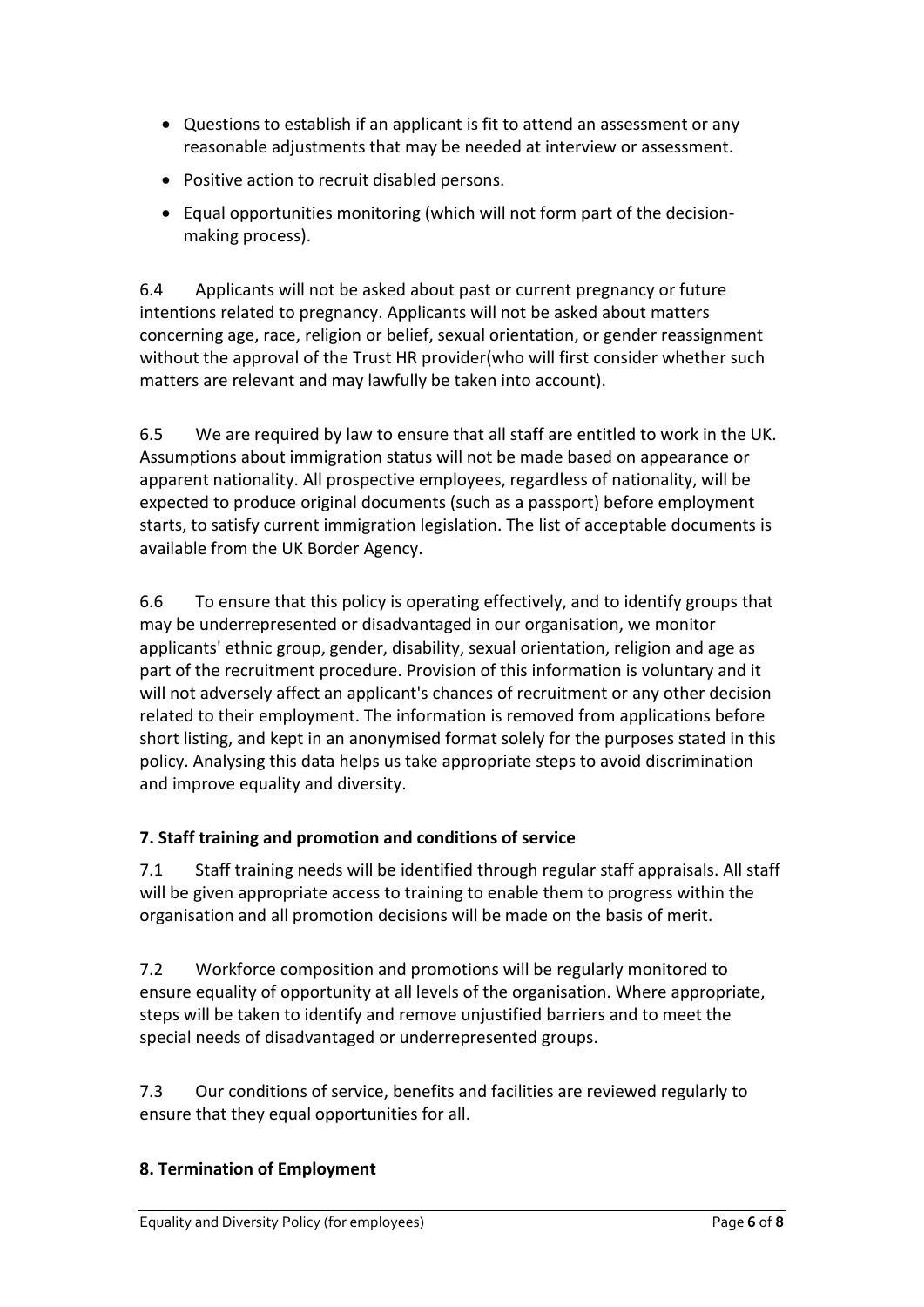We will ensure that disciplinary procedures and penalties are applied without discrimination, whether they result in disciplinary warnings, dismissal or other disciplinary action. We will ensure that redundancy criteria and procedures are fair and object and are not directly or indirectly discriminatory.

#### **9. Disability discrimination**

If you are disabled or become disabled, we encourage you to tell us about your condition so that we can support you as appropriate.

If you experience difficulties at work because of your disability, you should speak to your line manager to discuss any reasonable adjustments that would help overcome or minimise the difficulty. Your line manager may wish to consult with you and your medical adviser(s) about possible adjustments. We will consider the matter carefully and try to accommodate your needs. If we consider a particular adjustment would not be reasonable, we will explain our reasons and try to find an alternative solution where possible.

We will monitor the physical features of our premises to consider whether they place disabled workers, job applicants at a substantial disadvantage compared to other staff. Where reasonable, we will take steps to improve access for disabled staff.

#### **10. Fixed-term employees, Casual and Agency Workers**

We monitor our use of fixed-term employees, casual and agency workers, and their conditions of service, to ensure that they are being offered appropriate access to benefits, training, promotion and permanent employment opportunities. We will, where relevant, monitor their progress to ensure that they are accessing permanent vacancies.

#### **11. Part-time work**

We monitor the conditions of service of part-time employees and their progression to ensure that they are being offered appropriate access to benefits and training and promotion opportunities. We will ensure requests to alter working hours are dealt with appropriately under our Flexible Working Policy.

#### **12. Breaches of this policy**

If you believe that you may have been discriminated against you are encouraged to raise the matter through our Grievance Procedure. If you believe that you may have been subject to harassment or bullying, you are encouraged to raise the matter through our Staff Bullying and Harassment Policy.

Allegations regarding potential breaches of this policy will be treated in confidence and investigated in accordance with the relevant procedure. Staff who make such allegations in good faith will not be victimised or treated less favourably as a result.